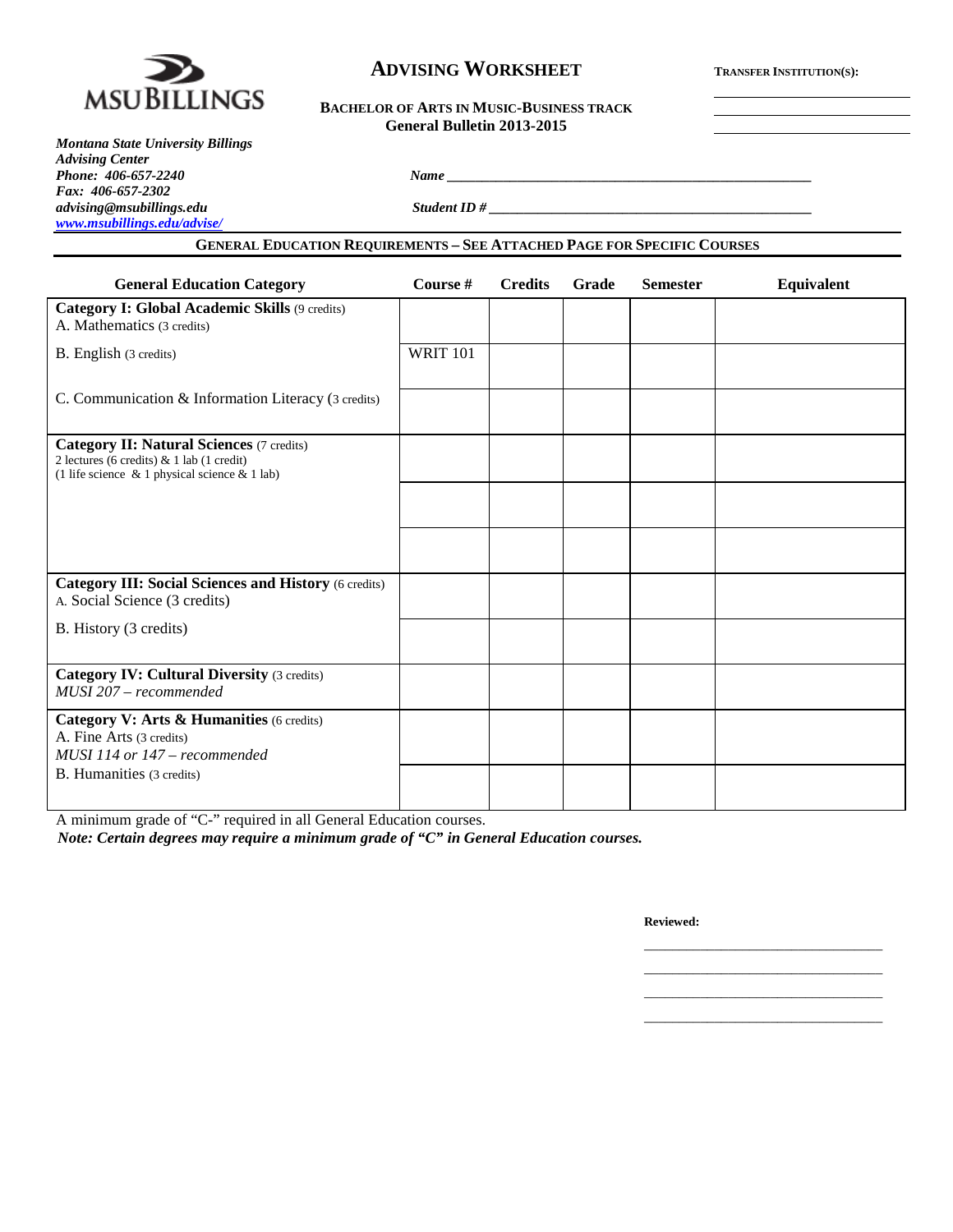# **GENERAL EDUCATION REQUIREMENTS**

|             |                                                                | <b>CATEGORY I: GLOBAL ACADEMIC SKILLS</b><br><b>9</b> credits |   |  |  |  |  |  |
|-------------|----------------------------------------------------------------|---------------------------------------------------------------|---|--|--|--|--|--|
|             | Students are required to take one course from each subcategory |                                                               |   |  |  |  |  |  |
|             |                                                                | <b>Subcategory A - Mathematics</b><br>3 credits               |   |  |  |  |  |  |
| M           | 105                                                            | Contemporary Mathematics                                      | 3 |  |  |  |  |  |
| М           | 114                                                            | <b>Extended Technical Mathematics</b>                         | 3 |  |  |  |  |  |
| М           | 121                                                            | College Algebra                                               | 3 |  |  |  |  |  |
| М           | 122                                                            | College Trigonometry                                          | 3 |  |  |  |  |  |
| М           | 131                                                            | Mathematics for Elementary Teachers II                        | 3 |  |  |  |  |  |
| М           | 143                                                            | <b>Finite Mathematics</b>                                     | 4 |  |  |  |  |  |
| М           | 171                                                            | Calculus I                                                    | 4 |  |  |  |  |  |
| <b>STAT</b> | 141                                                            | <b>Introduction to Statistical Concepts</b>                   | 3 |  |  |  |  |  |
| <b>STAT</b> | 216                                                            | Introduction to Statistics                                    | 4 |  |  |  |  |  |
|             |                                                                | 3 credits<br><b>Subcategory B - English</b>                   |   |  |  |  |  |  |
| <b>WRIT</b> | 101                                                            | College Writing I                                             | 3 |  |  |  |  |  |
| WRIT        | 121                                                            | Introduction to Technical Writing                             | 3 |  |  |  |  |  |
| <b>WRIT</b> | $122 -$                                                        | Introduction to Business Writing                              | 3 |  |  |  |  |  |
| WRIT        | 201                                                            | College Writing II                                            | 3 |  |  |  |  |  |
| WRIT        | 220                                                            | Business & Professional Writing                               | 3 |  |  |  |  |  |
| WRIT        | 221                                                            | <b>Intermediate Technical Writing</b>                         | 3 |  |  |  |  |  |
|             |                                                                | Subcategory C- Communication & Information Literacy 3 credits |   |  |  |  |  |  |
| <b>BMIS</b> | 150                                                            | <b>Computer Literacy</b>                                      | 3 |  |  |  |  |  |
| <b>COMX</b> | 111                                                            | Introduction to Public Speaking                               | 3 |  |  |  |  |  |
| <b>COMX</b> | 115                                                            | Introduction to Interpersonal Communication 3                 |   |  |  |  |  |  |
| LSCI        | 125                                                            | Research in the Information Age                               | 3 |  |  |  |  |  |

**CATEGORY II: NATURAL SCIENCES 6 cr. lecture & 1 cr. lab**

*Students are required to take one course from each subcategory and at least one corresponding lab or SCIN 101, 102, 103 & 104*

|             |     | <b>Subcategory A – Life Sciences</b>                                                           | 3-4 credits                                   |
|-------------|-----|------------------------------------------------------------------------------------------------|-----------------------------------------------|
| <b>BIOB</b> | 101 | Discover Biology                                                                               | 3                                             |
| <b>BIOB</b> | 102 | Discover Biology Lab                                                                           | 1                                             |
| <b>BIOB</b> | 160 | Principles of Living Systems                                                                   | 3                                             |
| <b>BIOB</b> | 161 | Principles of Living Systems Lab                                                               | 1                                             |
|             |     | <b>Subcategory B – Physical Sciences</b>                                                       | 3-4 credits                                   |
| ASTR        | 110 | Introduction to Astronomy                                                                      | 3                                             |
| ASTR        | 111 | Introduction to Astronomy Lab                                                                  | 1                                             |
| <b>CHMY</b> | 121 | Introduction to General Chemistry                                                              | 3                                             |
| <b>CHMY</b> | 122 | Introduction to General Chemistry Lab                                                          | 1                                             |
| <b>CHMY</b> | 141 | College Chemistry I                                                                            | 3                                             |
| <b>CHMY</b> | 142 | College Chemistry Laboratory I                                                                 | 1                                             |
| GEO         | 101 | <b>Introduction to Physical Geology</b>                                                        | 3                                             |
| GEO         | 102 | Introduction to Physical Geology Laboratory                                                    | $\mathbf{1}$                                  |
| <b>GPHY</b> | 111 | Introduction to Physical Geography                                                             | 3                                             |
| <b>GPHY</b> | 112 | Introduction to Physical Geography Lab                                                         | 1                                             |
| <b>PHSX</b> | 103 | Our Physical World                                                                             | 3                                             |
| PHSX        | 104 | Our Physical World Lab                                                                         | $\mathbf{1}$                                  |
| PHSX        | 205 | College Physics I                                                                              | 3                                             |
| PHSX        | 206 | College Physics I Lab                                                                          | $\mathbf{1}$                                  |
| PHSX        | 105 | Fundamentals of Phys Sci                                                                       | 3                                             |
| PHSX        | 106 | Fundamentals of Phys Sci Lab                                                                   | 1                                             |
|             |     | Subcategories A and B – Integrated Sciences<br>SCIN 101, 102, 103 $\&$ 104 Integrated Sciences | 7 credits<br>$3, \frac{1}{2}, 3, \frac{1}{2}$ |

**CATEGORY III: SOCIAL SCIENCES AND HISTORY 6 credits**

| Students are required to take one course from each subcategory |     |                                        |           |  |  |  |
|----------------------------------------------------------------|-----|----------------------------------------|-----------|--|--|--|
|                                                                |     | <b>Subcategory A – Social Sciences</b> | 3 credits |  |  |  |
| <b>ANTY</b>                                                    | 217 | Physical Anthropology & Archeology     | 3         |  |  |  |
| <b>BGEN</b>                                                    | 105 | Introduction to Business               | 3         |  |  |  |
| <b>COMX</b>                                                    | 106 | Communicating in a Dynamic Workplace   | 3         |  |  |  |
| <b>ECNS</b>                                                    | 201 | Principles of Microeconomics           | 3         |  |  |  |
| <b>ECNS</b>                                                    | 202 | Principles of Macroeconomics           | 3         |  |  |  |
| EDU                                                            | 105 | <b>Education and Democracy</b>         | 3         |  |  |  |
| <b>GPHY</b>                                                    | 141 | Geography of World Regions             | 3         |  |  |  |
| HTH                                                            | 110 | Personal Health and Wellness           | 3         |  |  |  |
| <b>PSCI</b>                                                    | 210 | Introduction to American Government    | 3         |  |  |  |
| <b>PSCI</b>                                                    | 220 | Introduction to Comparative Government | 3         |  |  |  |
| <b>PSYX</b>                                                    | 100 | Introduction to Psychology             | 3         |  |  |  |
| <b>PSYX</b>                                                    | 231 | <b>Human Relations</b>                 | 3         |  |  |  |
| SOCI                                                           | 101 | Introduction to Sociology              | 3         |  |  |  |
| SOCI                                                           | 201 | Social Problems                        |           |  |  |  |

| <b>Subcategory B - History</b> |     |                                         | 3 credits |
|--------------------------------|-----|-----------------------------------------|-----------|
| <b>HSTA</b>                    | 101 | American History I                      | 3         |
| <b>HSTA</b>                    | 102 | American History II                     | 3         |
| <b>HSTR</b>                    | 101 | Western Civilization I                  | 3         |
| <b>HSTR</b>                    | 102 | Western Civilization II                 | 3         |
| <b>HSTR</b>                    | 103 | Honors Western Civilization I           | 3         |
| <b>HSTR</b>                    | 104 | Honors Western Civilization II          | 3         |
| <b>PSCI</b>                    | 230 | Introduction to International Relations | 3         |
|                                |     |                                         |           |

|               |     | <b>CATEGORY IV: CULTURAL DIVERSITY</b><br>3 credits |   |
|---------------|-----|-----------------------------------------------------|---|
| A&SC/WGSS 274 |     | Women, Culture, and Society                         | 3 |
| <b>ANTY</b>   | 220 | Culture and Society                                 | 3 |
| <b>ARTH</b>   | 160 | Global Visual Culture                               | 3 |
| <b>COMX</b>   | 212 | Introduction to Intercultural Communication         | 3 |
| <b>GPHY</b>   | 121 | Human Geography                                     | 3 |
| HTH           | 270 | Global Health Issues                                | 3 |
| LIT           | 230 | World Literature Survey                             | 3 |
| MUSI          | 207 | World Music                                         | 3 |
| <b>NASX</b>   | 105 | Introduction to Native American Studies             | 3 |
| <b>NASX</b>   | 205 | Native Americans in Contemporary Society            | 3 |
| PHL           | 271 | Philosophy & Religion of India                      | 3 |
| PHL           | 272 | Philosophy & Religion of China/Tibet/Japan          | 3 |
| <b>REHA</b>   | 201 | Introduction to Diversity in Counseling             | 3 |
| <b>RLST</b>   | 170 | The Religious Quest                                 | 3 |
| <b>SPNS</b>   | 150 | The Hispanic Tradition                              | 3 |

#### **CATEGORY V: ARTS & HUMANITIES 6 credits**

|             | Students are required to take one course from each subcategory |                                        |           |  |  |  |  |
|-------------|----------------------------------------------------------------|----------------------------------------|-----------|--|--|--|--|
|             |                                                                | Subcategory $A$ – Fine Arts            | 3 credits |  |  |  |  |
| ARTZ        | 101                                                            | Art Fundamentals                       | 3         |  |  |  |  |
| ARTZ        | 105                                                            | Visual Language-Drawing                | 3         |  |  |  |  |
| ARTZ        | 131                                                            | Ceramics for Non-majors                | 3         |  |  |  |  |
| <b>CRWR</b> | 240                                                            | <b>Intro Creative Writing Workshop</b> | 3         |  |  |  |  |
| FILM        | 160                                                            | Introduction to World Cinema           | 3         |  |  |  |  |
| LIT         | 270                                                            | Film & Literature                      | 3         |  |  |  |  |
| <b>MART</b> | 260                                                            | Computer Presentation and Animation    | 3         |  |  |  |  |
| MUSI        | 101                                                            | <b>Enjoyment of Music</b>              | 3         |  |  |  |  |
| MUSI        | 114                                                            | Band: MSUB Symphonic                   |           |  |  |  |  |
| MUSI        | 131                                                            | Jazz Ensemble I: MSUB                  | 1         |  |  |  |  |
| MUSI        | 147                                                            | Choral Ensemble: University Chorus     |           |  |  |  |  |
| THTR        | 101                                                            | Introduction to Theatre                | 3         |  |  |  |  |
| THTR        | 120                                                            | Introduction to Acting I               | 3         |  |  |  |  |
|             |                                                                | <b>Subcategory B - Humanities</b>      | 3 credits |  |  |  |  |
| ARTH        | 150                                                            | Introduction to Art History            | 3         |  |  |  |  |
| <b>HONR</b> | 111                                                            | Perspectives and Understanding         | 3         |  |  |  |  |
| LIT         | 110                                                            | Introduction to Literature             | 3         |  |  |  |  |
| <b>LIT</b>  | 240                                                            | The Bible as Literature                | 3         |  |  |  |  |
| PHI.        | 110                                                            | Introduction to Ethics                 | 3         |  |  |  |  |
| PHL         | 111                                                            | Philosophies of Life                   | 3         |  |  |  |  |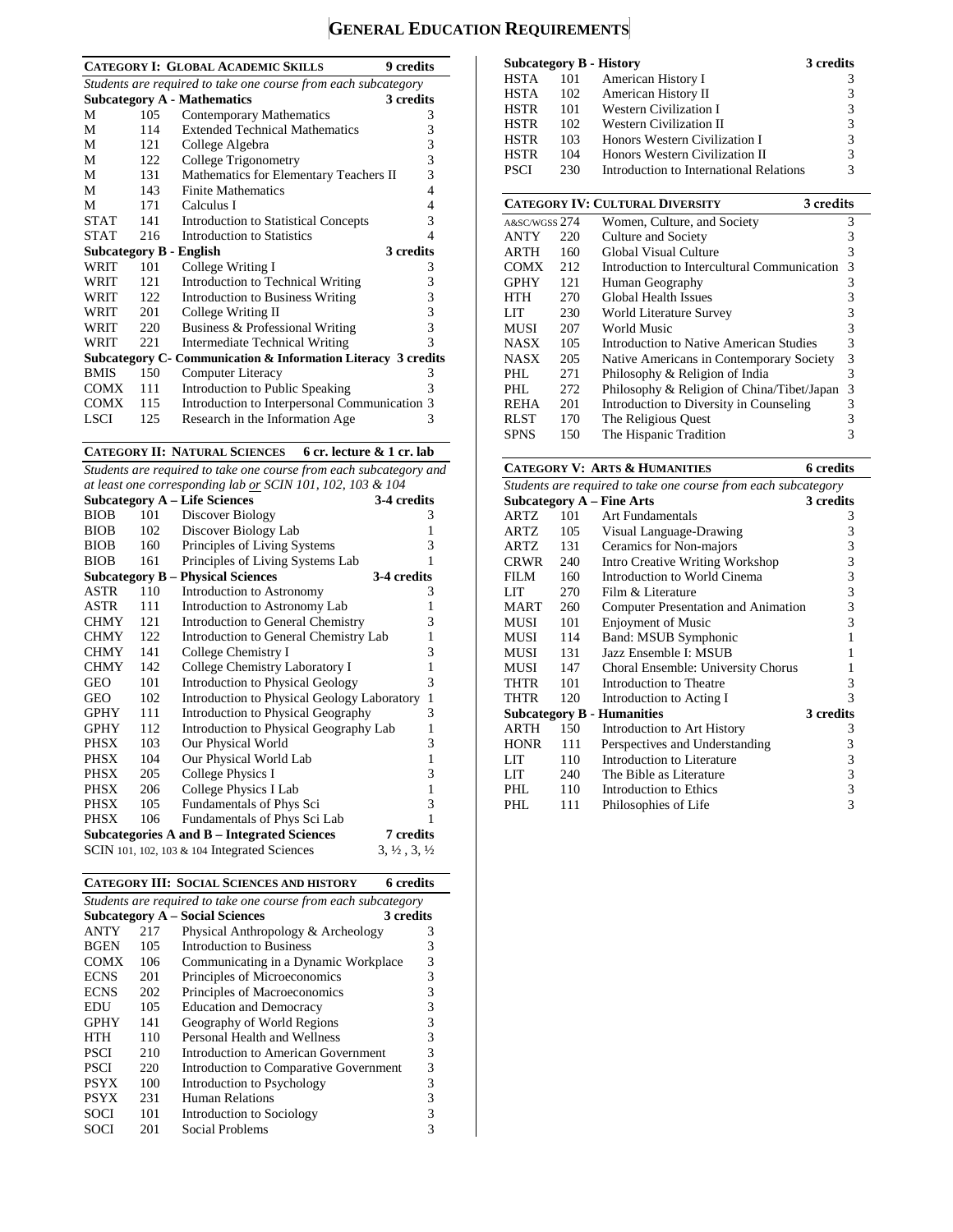|             |                                                                                               | <b>Course</b>                                                                                                                   | <b>Credits</b> | Grade | <b>Semester</b> | Equivalent |  |  |  |
|-------------|-----------------------------------------------------------------------------------------------|---------------------------------------------------------------------------------------------------------------------------------|----------------|-------|-----------------|------------|--|--|--|
|             | A minimum grade of C or better is required in all major coursework<br><b>Required Courses</b> |                                                                                                                                 |                |       |                 |            |  |  |  |
| <b>MUSI</b> | 101                                                                                           | Enjoyment of Music                                                                                                              | 3              |       |                 |            |  |  |  |
| <b>MUSI</b> | 105                                                                                           | Music Theory I                                                                                                                  | 3              |       |                 |            |  |  |  |
| <b>MUSI</b> | 106                                                                                           | Music Theory II                                                                                                                 | 3              |       |                 |            |  |  |  |
| <b>MUSI</b> | 135                                                                                           | Keyboard Skills I                                                                                                               | 1              |       |                 |            |  |  |  |
| <b>MUSI</b> | 136                                                                                           | Keyboard Skills II                                                                                                              | $\mathbf{1}$   |       |                 |            |  |  |  |
| <b>MUSI</b> | 140                                                                                           | Aural Perception I                                                                                                              | $\mathbf{1}$   |       |                 |            |  |  |  |
| <b>MUSI</b> | 141                                                                                           | <b>Aural Perception II</b>                                                                                                      | $\mathbf{1}$   |       |                 |            |  |  |  |
|             |                                                                                               | Four (4) credits selected from the following performance ensembles, any of which may be repeated:                               |                |       |                 |            |  |  |  |
|             |                                                                                               | MUSI 114 (Band: MSUB Symphonic), MUSI 131 (Jazz Ensemble: MSUB), and MUSI 147 (Choral Ensemble: University Chorus MSUB)         |                |       |                 |            |  |  |  |
|             |                                                                                               |                                                                                                                                 |                |       |                 |            |  |  |  |
|             |                                                                                               |                                                                                                                                 |                |       |                 |            |  |  |  |
|             |                                                                                               |                                                                                                                                 |                |       |                 |            |  |  |  |
|             |                                                                                               |                                                                                                                                 |                |       |                 |            |  |  |  |
|             |                                                                                               | Four credits of Applied Study selected from one of the following:<br>MUSI 195 A, B, C, D, E, F, G, H, I, J, K, L, M, N, O, or P |                |       |                 |            |  |  |  |
|             |                                                                                               |                                                                                                                                 |                |       |                 |            |  |  |  |
|             |                                                                                               |                                                                                                                                 |                |       |                 |            |  |  |  |
|             |                                                                                               |                                                                                                                                 |                |       |                 |            |  |  |  |
|             |                                                                                               |                                                                                                                                 |                |       |                 |            |  |  |  |
| <b>MUSI</b> | 207                                                                                           | World Music                                                                                                                     | 3              |       |                 |            |  |  |  |
| <b>MUSI</b> | $\overline{301}$                                                                              | Music History I                                                                                                                 | 3              |       |                 |            |  |  |  |
| <b>MUSI</b> | 302                                                                                           | Music History II                                                                                                                | 3              |       |                 |            |  |  |  |
| <b>MUSI</b> | 498                                                                                           | Internship/Cooperative Education                                                                                                | $\sqrt{6}$     |       |                 |            |  |  |  |
| <b>MUST</b> | 294                                                                                           | Seminar: Recording Technology I                                                                                                 | $\mathbf{2}$   |       |                 |            |  |  |  |
|             | Electives in Music: (7 credits)                                                               |                                                                                                                                 | $\overline{7}$ |       |                 |            |  |  |  |
|             |                                                                                               |                                                                                                                                 |                |       |                 |            |  |  |  |
|             |                                                                                               |                                                                                                                                 |                |       |                 |            |  |  |  |
|             |                                                                                               |                                                                                                                                 |                |       |                 |            |  |  |  |
|             |                                                                                               |                                                                                                                                 |                |       |                 |            |  |  |  |
|             |                                                                                               |                                                                                                                                 |                |       |                 |            |  |  |  |

| <b>Business Core Requirements</b> |                                           |                                                        |                |       |                 |                   |  |
|-----------------------------------|-------------------------------------------|--------------------------------------------------------|----------------|-------|-----------------|-------------------|--|
| <b>ACTG</b>                       | 201                                       | Principles of Financial Accounting                     | 3              |       |                 |                   |  |
| <b>ACTG</b>                       | 202                                       | Principles of Managerial Accounting                    | 3              |       |                 |                   |  |
| <b>BGEN</b>                       | 235                                       | <b>Business Law</b>                                    | 3              |       |                 |                   |  |
| <b>BMGT</b>                       | 329                                       | Human Resource Management                              | 3              |       |                 |                   |  |
| <b>BMGT</b>                       | 335                                       | Management & Organization                              | 3              |       |                 |                   |  |
| <b>BMKT</b>                       | 325                                       | Principles of Marketing                                | 3              |       |                 |                   |  |
| *ECNS                             | 201                                       | Principles of Microeconomics                           | 3              |       |                 |                   |  |
|                                   |                                           | Choose 2 courses from the following:                   | 6              |       |                 |                   |  |
|                                   |                                           | BMGT 353 – Organizational Behavior                     |                |       |                 |                   |  |
|                                   |                                           | BMGT 422 - Project Management                          |                |       |                 |                   |  |
|                                   |                                           | BMGT 461 - Small Business Management                   |                |       |                 |                   |  |
|                                   |                                           | BMIS 311 - Management Information Systems              |                |       |                 |                   |  |
|                                   |                                           | COMX 320 – Principles of "Organizational Communication |                |       |                 |                   |  |
|                                   | COMX 351 – Principles of Public Relations |                                                        |                |       |                 |                   |  |
|                                   |                                           | Course                                                 | <b>Credits</b> | Grade | <b>Semester</b> | <b>Equivalent</b> |  |